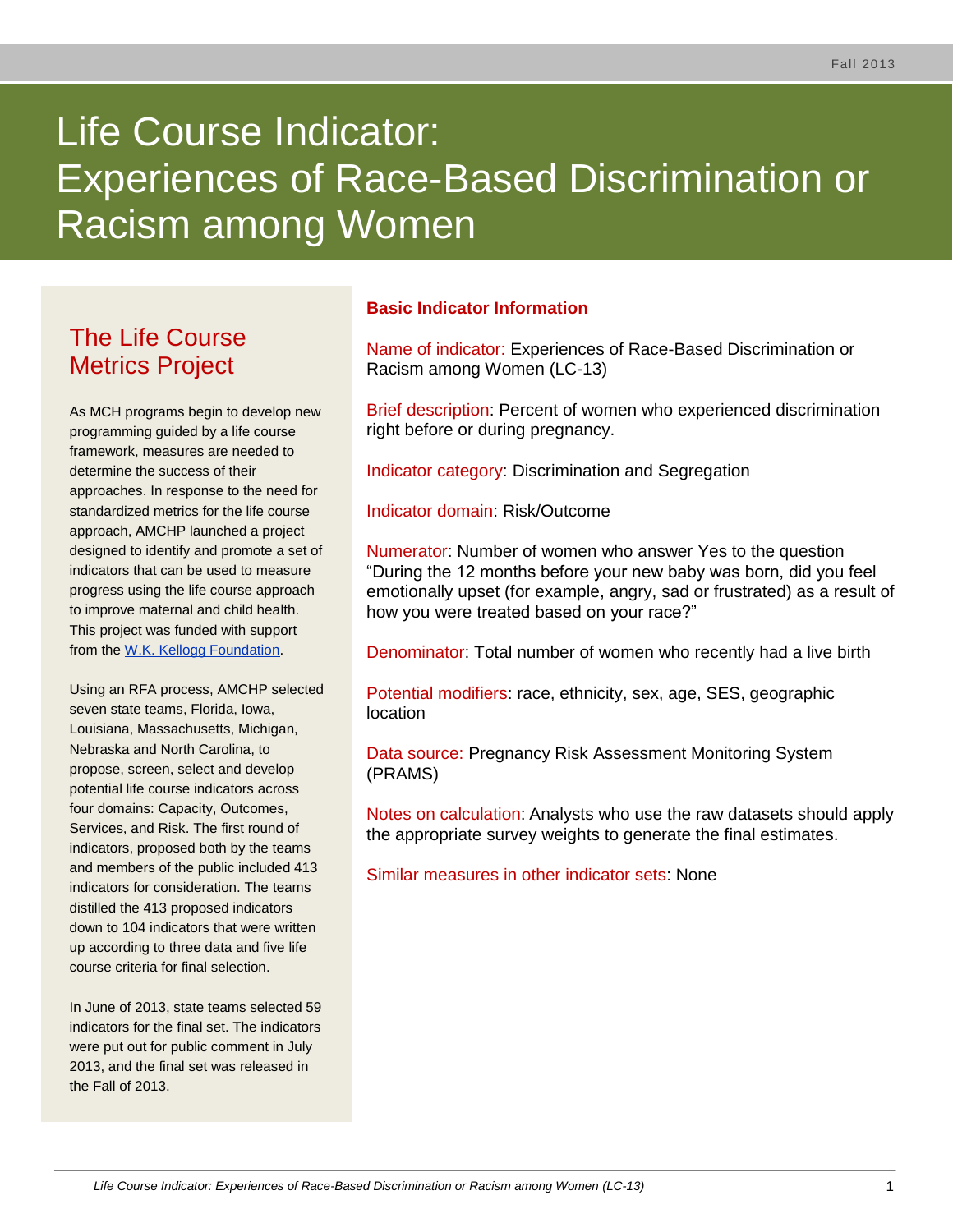### **Life Course Criteria**

#### *Introduction*

In their seminal paper on the life course perspective, Lu and Halfon posit that a portion of the racial and ethnic disparities in birth outcomes in the United States are attributable to the experience of discrimination on the basis of race (Lu and Halfon 2003). This assertion is bolstered by studies that have demonstrated associations between maternal perception of exposure to discrimination during pregnancy and giving birth to a very low birth weight infant, among low income African American women (Collins et al 2000) and experiences of discrimination during prenatal care among African American women with limited incomes (Salm Ward et al 2012). A review of studies demonstrated associations between perceptions of discrimination and poor birth outcomes, including preterm birth, low birth weight, and very low birth weight (Giurgescu 2011). There is evidence that race-based discrimination impacts not only a woman's health and her birth outcomes, but also impacts birth outcomes across generations. Studies focused primarily on birth weight have demonstrated that a mother who was born low birth weight is more likely to have a child born low birth weight (Emmanuel 1986). The Barker hypothesis demonstrated how the fetal environment (including the experience of stress by the mother during pregnancy) impacts the health of that adult, including coronary artery disease and hypertension risk (Barker et al 1993). Further, the impact of maternal weight on the weight of her offspring is independent of factors such as receipt of adequate prenatal care (Coutinho et al 1997, Collins et al 2003).

Finally, the concept of "weathering," or early health deterioration among African American women, as introduced and explored by Geronimus (1992 and 1996), explicitly points to the cumulative nature of the impact of discrimination on the health of African American women; "This hypothesis suggests that maternal age be reexamined as being not only a developmental indicator but also a reflection of the ways in which social inequality, racial discrimination, or race bias in exposures to psychosocial or environmental hazards may, on a population level, affect differentially the health of black vs. white women who will become mothers, not only in absolute terms, but also interactively with each other and cumulatively as women age" (Geronimus 1996).

For the purposes of this discussion, the phrases "perceived discrimination" and "experience of discrimination" will be treated as having the same meaning, which is to say that a person is reporting their lived experiences with discrimination; no self-report health survey is able to assess the intent of those inflicting the discrimination.

#### *Implications for equity*

A key factor in exploring issues of discrimination is to use a clear definition of racism. Krieger defines racism as, "Institutional and individual practices that create and reinforce oppressive systems of race relations whereby people and institutions engaging in discrimination adversely restrict, by judgment and action, the lives of those against whom they discriminate" (Krieger 2003). This definition is useful because it calls out actions of the individual as well as the policies that contribute to system level institutionalized racism. A further examination of the levels of racism put forth by Jones describes three levels, which include the above-described institutionalized and personally mediated racism, and introduces a third level, internalized racism, which she defines as, "Acceptance by members of the stigmatized races of negative messages about their own abilities and intrinsic worth (Jones 2000)." All three levels of racism contribute to poor health outcomes.

There are many socioeconomic factors that impact the health of women in the United States, including education, income, and health insurance status (Ross et al 2012, Jones et al 2002). There is evidence that women of all racial/ethnic groups have worse health outcomes than their male counterparts (Read and Gorman 2006). Further, women of color have worse health outcomes than their white counterparts (Read and Gorman 2006). All of this information points to a need to focus particularly on the experiences of women as they seek and receive health services.

Pregnancy is a critical and sensitive period in the life course of a woman; her life experiences prior to and during pregnancy have the potential to directly impact the health of her children and her children's children, as well as the overall health and well-being of her family. Despite decades of work to reduce disparities in birth outcomes, two- and three-fold differences in infant mortality, low birth weight, preterm birth, and other health outcomes persist. As proposed by Lu and Halfon (2003), if the persistent disparity in outcomes is at least in part attributable to the impact of racism experienced by African Americans over generations, it is essential to monitor women's experiences of discrimination immediately before and during pregnancy, as well as the experiences of discrimination when receiving health care for all adults and the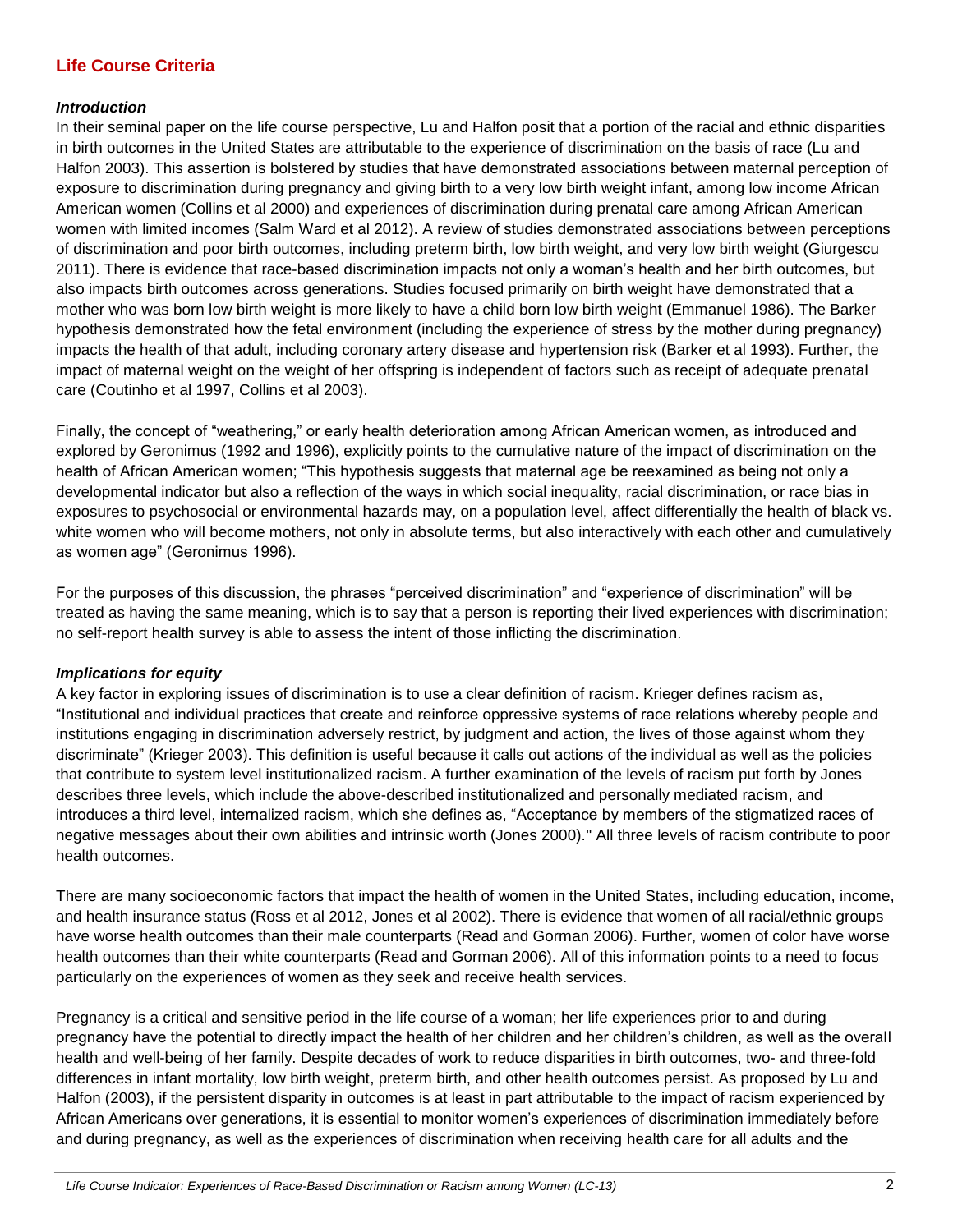experiences of racism reported by children. These three life course indicators provide the field of MCH and our partners with a powerful picture of the pervasiveness of experiences of racism, which is the first step in being able to design strategies to reverse racism and restore equity.

Racism in health care can occur at the physician-patient level and at the health care system level including institutionalized racism. As outlined in the Institute of Medicine *Unequal Treatment: Confronting Racial and Ethnic Disparities in Health Care,* racial and ethnic disparities are consistently present across a wide array of diseases, and the quality of health care services received varies by race and ethnicity, with African Americans and Hispanic/Latino Americans receiving poorer quality care than white Americans (Smedley et al 2002). Schulman et al found that the race and sex of the patient affected physician's decisions about recommending cardiac catheterization even after adjusting for symptoms, clinical characteristics, and physician estimates of the probability of coronary disease; black females were least likely to be referred for cardiac catheterization compared with white males (Schulman et al 1999).

At least one factor that underlies the issue of discrimination in health care is what some call a legacy of racism in health care in the United States that has contributed to distrust in the health care system. The Tuskegee Syphilis Study, in which researchers from the government (the U.S. Public Health Service) withheld treatment from 400 black men with syphilis in Alabama, has been well described. Kennedy et al explore the historical context that contributes to distrust of the health care system, which includes experiences with slavery and segregation, feelings of being used as experimental guinea pigs, and belief of being treated differently from white patients (Kennedy et al 2007). Part of achieving equity is not just to provide equal access to health care, but to ensure that the access is equitable, meaning that it meets the needs of the person receiving it.

An analysis of North Carolina PRAMS data from 2006-2008 found that 16 percent of African American mothers reported emotional upset due to perceived racism compared with only eight percent of white mothers (NC PRAMS fact sheet 2011). Oregon PRAMS conducted a similar analysis with some notable differences. There is very little racial/ethnic diversity in the Oregon population, and therefore, the PRAMS question assesses whether women felt they had ever been treated differently by health care providers during prenatal care, labor, or delivery because of their race, culture, ability to speak or understand English, age, insurance status, neighborhood in which they lived, religious beliefs, sexual orientation or lifestyle, marital status, or desire to have an out-of-hospital birth (DeMarco et al 2008). Nearly one in five Oregon mothers reported discrimination during prenatal care, labor, or delivery, and the most common perceived discrimination was on the basis of age or insurance status. This study illustrates that perceived discrimination, while primarily focused on race, can be related to many other social and economic characteristics; when a woman has more than one of these characteristics (low income, young age, minority race/ethnicity), her chances of experiencing some sort of discrimination may increase.

#### *Public health impact*

The consequences of experiencing discrimination in health care settings are multifaceted. The sections above addressed the biological consequences for a woman, her family, and potentially for generations, as transmitted through accumulated stress and poor birth outcomes. However, if racism is reduced or eliminated, there are immediate consequences beyond the long-term outcomes, including a potential reduction in the dissatisfaction with the care received (Bird et al 2004), an increase in the likelihood that a woman will continue to seek care (Blanchard and Lurie 2004), and an increase in seeking and receiving preventive health services (Trivedi and Ayanian 2006). In addition to care satisfaction and care seeking behavior, reducing racism may result in improvement in health behaviors and outcomes; for example, studies have found that women who experience racism also are more likely to contract HIV (Newman et al 2008), to smoke (Purnell et al 2012) and be depressed (Ertel et al 2012).

#### *Leverage or realign resources*

Many public health agencies have begun to implement principles of cultural competence. Betancourt et al defined a framework for cultural competence that addresses barriers to appropriate care at the organizational (leadership/workforce), structural (processes of care), and clinical (provider-patient encounter) levels (Betancourt et al 2003). Experiences of racism occur at all levels of patient interaction, from receptionist to surgeon, and therefore work to ensure culturally and linguistically appropriate care must extend beyond just the provider-patient relationship. All members of facility or practice staff should be included in training and implementation of cultural competence. Health care systems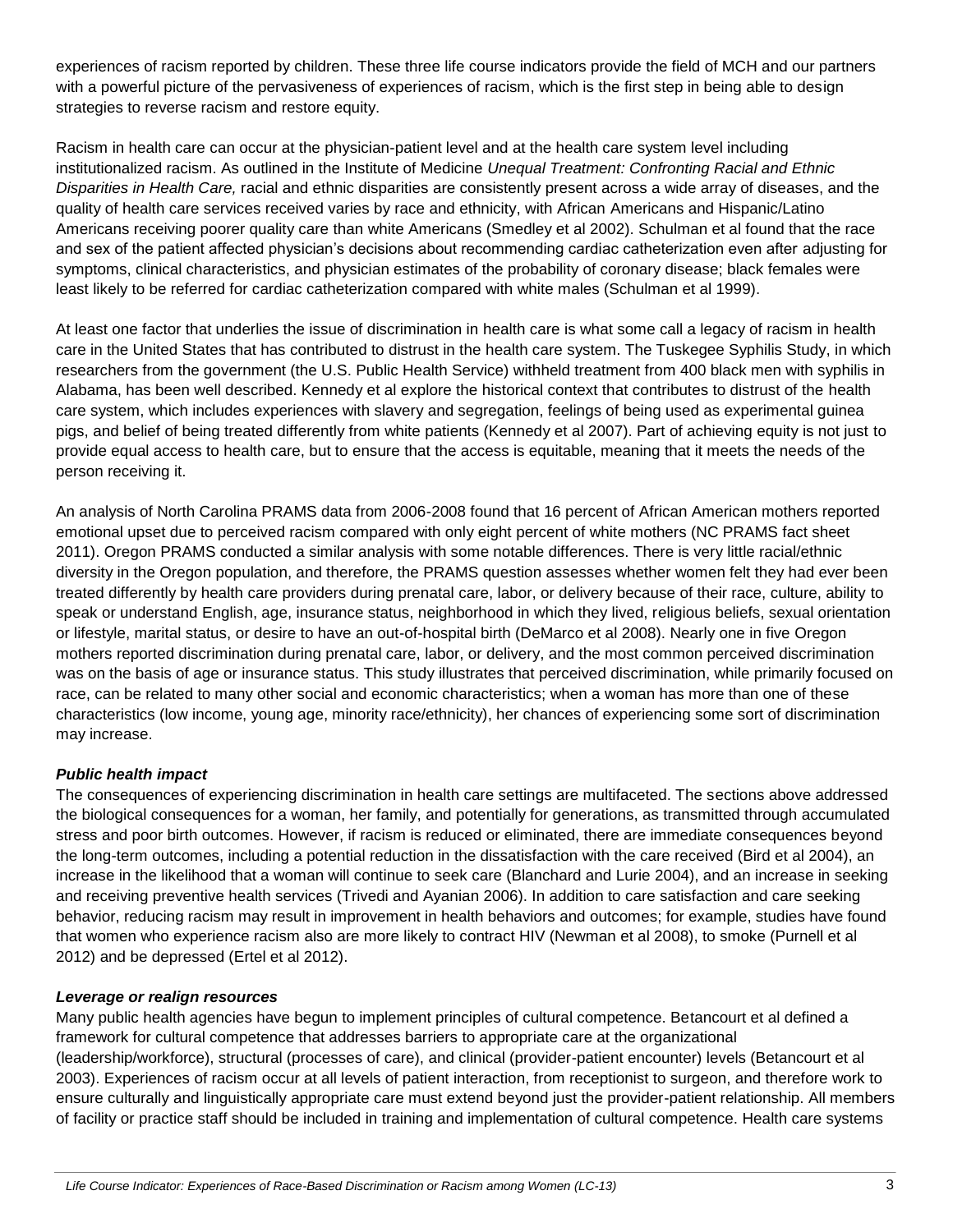also can reach out to community services that work to eliminate racism and engage in new partnerships to develop programs for their institution.

Efforts to address the experiences of discrimination in health care and health research have utilized the concepts of "undoing racism" and community-based participatory research (CBPR) to begin the conversations around racism and begin to establish trust (PISAB 2013, Yonas et al 2006). It should be noted that efforts to "un-do" racism and achieve equity require more than a short-term training and will include an authentic partnership between care providers, public health, and communities, including community leaders, to make strides toward improving experiences of care and equity in health care in the long term.

#### *Predict an individual's health and wellness and/or that of their offspring*

Previously discussed in the context of health equity are the impacts and effects of race-based discrimination on a woman's health and her birth outcomes, the cumulative nature of the impact of discrimination, and the concept of "weathering." An exploratory study utilizing focus groups of African American women found that women experienced racism throughout the life course, that childhood experiences of racism seemed to have enduring effects, and that women experienced racism directly, through the experiences of their children, and in all three forms outlined above (interpersonal, institutional and internalized) (Nuru-Jeter et al 2009).

In a study of the perceptions of racism among African American mothers participating in a pre-paid health plan, mothers were most concerned about their children being subject to institutionalized racism, such as being harmed or harassed by the police or getting stopped in a predominantly white neighborhood, and respondents who reported high levels of perceived racism also reported greater concern for their children (Vines and Baird 2009).

The experience of racism in health care is further compounded by experience of racism in other areas of life including residential segregation, which also is a life course indicator. According to Williams & Collins (2001), segregation is a main source of racial and ethnic differences in socioeconomic status (SES) by determining equitable access to education and employment opportunities, as well as environmental conditions that may impact health (e.g., health care access, healthy food or physical activity environments), all of which have implications for racial and ethnic differences in health.

# **Data Criteria**

#### *Data availability*

PRAMS was initiated in 1987 and is an ongoing population-based surveillance system designed to identify and monitor selected maternal experiences and behaviors that occur before and during pregnancy and during the child's early infancy. Forty states and New York City currently participate in PRAMS, representing approximately 78 percent of all U.S. live births. Six other states previously participated. The CDC maintains a combined dataset with information from all participating PRAMS states, which represents approximately 87 percent of all live births in the United States. CPONDER is a Web-based query system created to access data collected through PRAMS surveys.

The length of time between an event and entry into the sampling frame is typically two to six months. Because PRAMS data are weighted to the final birth file, there is a data availability lag between the close of a calendar year and access to the final PRAMS dataset. As of July 2013, the most current year of data available in CPONDER was 2008. Although the 40 states and one city that participate in PRAMS have access to their own state data, only states where the minimum response rate has been met are included in CPONDER. For 2000-2006, this required response rate was 70 percent, and for 2007-08 it was 65 percent. The required response rate may limit the availability of a "national" estimate through CPONDER, but states with PRAMS are encouraged to use their own data whenever possible. The PRAMS survey consists of core questions that all states must include and standard, pilot-tested questions that states may choose to add. In addition, PRAMS allows states to design and add their own questions, and the state is responsible for completing question testing before the question can be included.

Although the question associated with this indicator is part of the standard list of questions that states can add to their PRAMS surveys, this indicator is not available for all states. This question was asked in Phase Five of the survey (2004- 2008) for: North Carolina, New York City, Tennessee, Washington and Wisconsin; in Phase Six of the survey (2009-2011)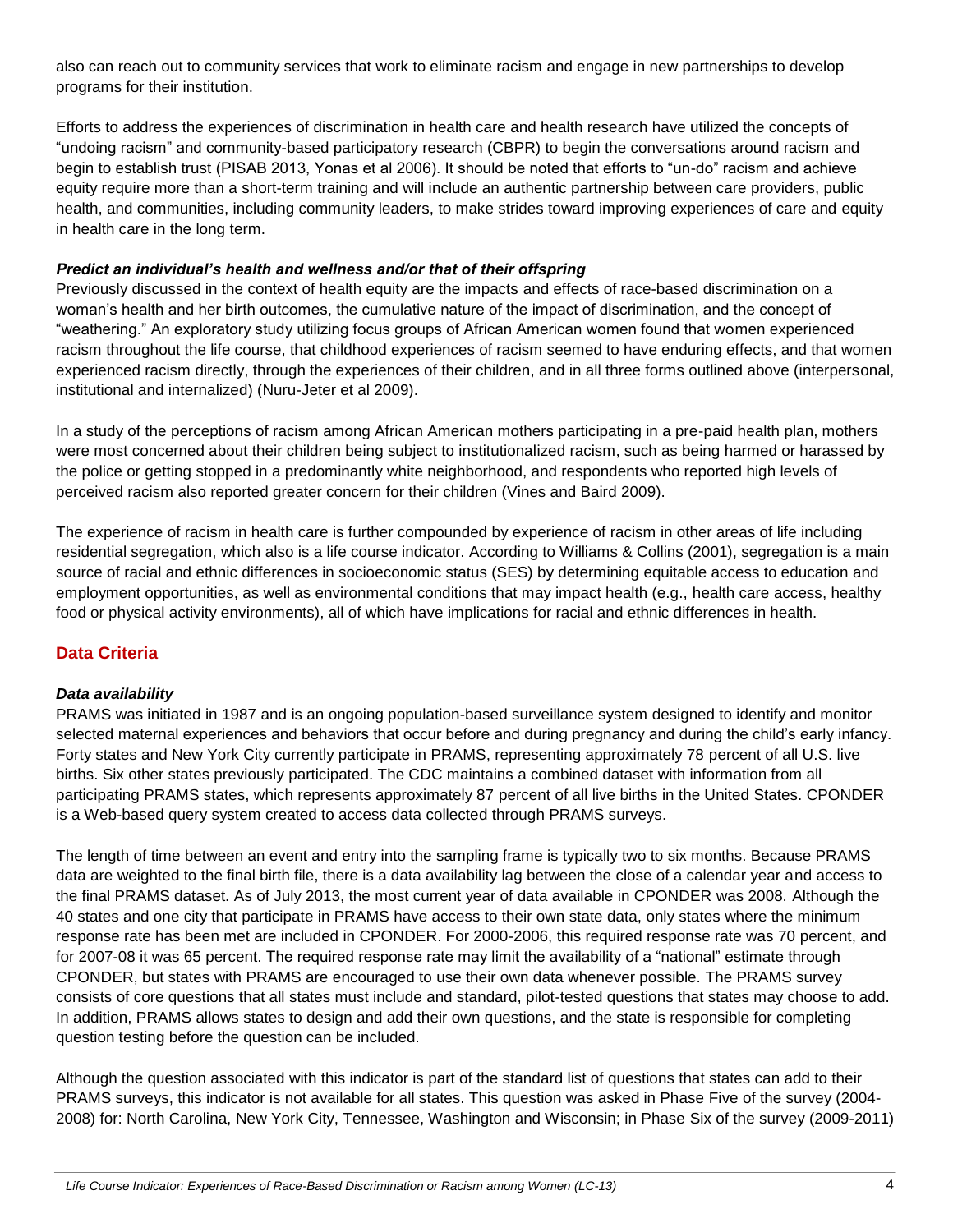by: Michigan, North Carolina, Tennessee, and Wisconsin. Currently, there are nine sites using this question in Phase 7 of PRAMS (2012- present): Wisconsin, Ohio, Virginia, Louisiana, Minnesota, North Carolina, Utah, New York City and Iowa.

#### *Data quality*

PRAMS is a mixed-mode surveillance system that combines mail and telephone surveillance. Each year's sample is weighted to represent all births that meet the inclusion criteria before reporting. Unlike many health surveys, the PRAMS project has a wealth of information from the birth certificate on those who do not respond by either mode of contact, and therefore weighting can be effective at minimizing differences between respondents and non-respondents.

Since the PRAMS survey is completed retrospectively by a woman two to six months after her birth outcome, some bias may occur due to self-reporting and recall. PRAMS is sampled from live births only, so the data do not include information on other pregnancy outcomes such as abortions, miscarriages, or stillbirths; the data do include responses from women who have experienced an infant death. PRAMS is sampled among singleton, twin, and triplet births, and therefore it is not representative of higher order births.

This measure is unique in its availability because no other data source captures this information specifically for women who have had a live birth. However, this is a single question that attempts to measure a very complex construct, and there have been no studies to date that have validated the information collected.

#### *Simplicity of indicator*

This indicator is relatively simple to calculate across geographic regions, where available, once the data has been downloaded and available. The indicator is simple to explain and use.

#### **References**

Barker D, Martyn C, Osmond C, et al. Growth in utero and serum cholesterol concentrations in adult life. BMJ 1993;307:1524–1527.

Betancourt, J.R., Green, A.R., Carrillo, J. E., and Ananeh-Firempong, O. Defining cultural competence: a practical framework for addressing racial/ethnic disparities in health and health care. Public Health Rep. 2003 Jul-Aug; 118(4): 293–302.

Bird ST, Bogart LM. Perceived race-based and socioeconomic status(SES)-based discrimination in interactions with health care providers. Ethn Dis 2001;11(3):554-63.

Blanchard, J. and Lurie, N. R-E-S-P-E-C-T: patient reports of disrespect in the health care setting and its impact on care. Journal of Family Practice. 2004 Sep; 53(9):721-30.

Collins JW Jr, David RJ, Prachand NG, Pierce ML. Low birth weight across generations. Matern Child Health J. 2003 Dec;7(4):229-37.

Collins JW, David RJ, Symons R, Handler A,Wall SN, Dwyer L. Low-income African-American mothers' perception of exposure to racial discrimination and infant birth weight. Epidemiology 2000;11:337–9.

Coutinho R, David R, Collins J. Relation of parental birth weights to infant birth weight among African Americans and Whites in Illinois: A transgenerational study. Am J Epidemiol1997;146:804–809.

DeMarco, M. Thorburn, S., Zhao, W. Perceived Discrimination During Prenatal Care, Labor, and Delivery: An Examination of Data From the Oregon Pregnancy Risk Assessment Monitoring System, 1998–1999, 2000, and 2001. Am J Public Health. 2008 October; 98(10): 1818–1822.

Emanuel I. Maternal health during childhood and later reproductive performance. Ann N Y Acad Sci 1986;477:27–39.

Ertel KA, James-Todd T, Kleinman K, Krieger N, Gillman M, Wright R, et al. Racial discrimination, response to unfair treatment, and depressive symptoms among pregnant black and African American women in the United States. Annals of Epidemiology 2012;22(12):840-846.

Geronimus, A.T. The weathering hypothesis and the health of African-American women and infants: evidence and speculations. Ethn Dis. 1992 Summer;2(3):207-21.

Geronimus, A.T. Black/white differences in the relationship of maternal age to birthweight: a population-based test of the weathering hypothesis. Soc Sci Med. 1996 Feb;42(4):589-97.

Giurgescu C, McFarlin BL, Lomax J, Craddock C, Albrecht A. Racial discrimination and the black-white gap in adverse birth outcomes: a review. J Midwifery Womens Health. 2011 Jul-Aug;56(4):362-70.

Jones CP. Levels of racism: A theoretic framework and a gardener's tale. Am J Public Health 2000;90:1212–5.